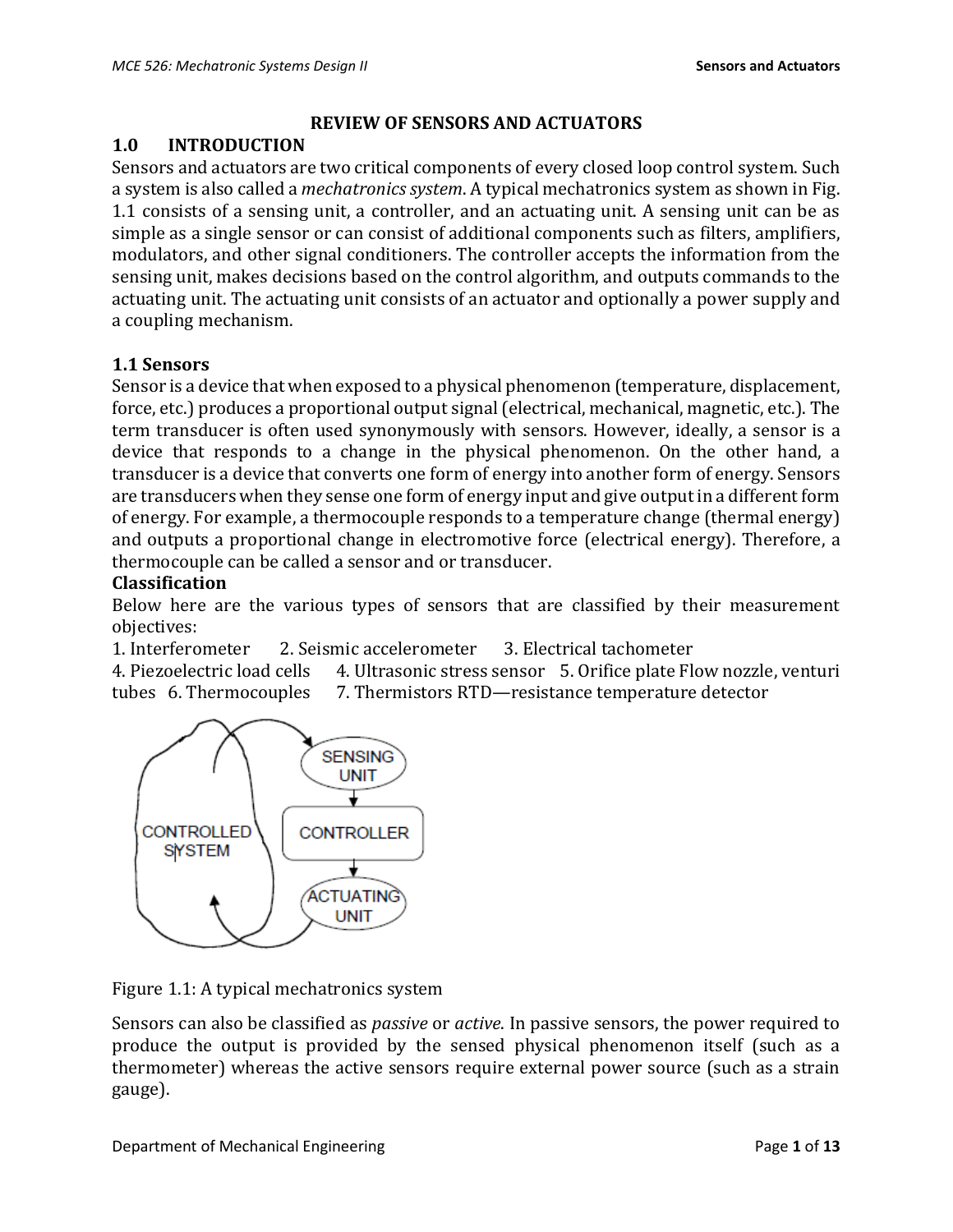Furthermore, sensors are classified as *analog* or *digital* based on the type of output signal. Analog sensors produce continuous signals that are proportional to the sensed parameter and typically require analog-to-digital conversion before feeding to the digital controller. Digital sensors on the other hand produce digital outputs that can be directly interfaced with the digital controller. Often, the digital outputs are produced by adding an analog-to-digital converter to the sensing unit. If many sensors are required, it is more economical to choose simple analog sensors and interface them to the digital controller equipped with a multichannel analog-to-digital converter.

## **Principle of Operation**

## **Linear and Rotational Sensors**

Linear and rotational position sensors are two of the most fundamental of all measurements used in a typical mechatronics system. The most common type position sensors are listed above. In general, the position sensors produce an electrical output that is proportional to the displacement they experience.

There are contact type sensors such as strain gauge, LVDT, RVDT, tachometer, etc. The noncontact type includes encoders, hall effect, capacitance, inductance, and interferometer type. They can also be classified based on the range of measurement. Usually the highresolution type of sensors such as *hall effect, fiber optic inductance, capacitance*, and *strain gauge* are suitable for only very small range (typically from 0.1 mm to 5 mm). The *differential transformers* on the other hand, have a much larger range with good resolution.

*Interferometer* type sensors provide both very high resolution (in terms of microns) and large range of measurements (typically up to a meter). However, interferometer type sensors are bulky, expensive, and requires large set up time.

Among many linear displacement sensors, strain gauge provides high resolution at low noise level and is least expensive. A typical resistance strain gauge consists of resistive foil arranged as shown in the Fig. 1.2



Figure 1.2 Bonded strain gage.

A typical setup to measure the normal strain of a member loaded in tension is shown in Fig. 1.3. Strain gauge 1 is bonded to the loading member whereas strain gauge 2 is bonded to a second member made of same material, but not loaded. This arrangement compensates for any temperature effect. When the member is loaded, the gauge 1 elongates thereby changing the resistance of the gauge. The change in resistance is transformed into a change in voltage by the voltage sensitive wheatstone bridge circuit. Assuming that the resistance of all four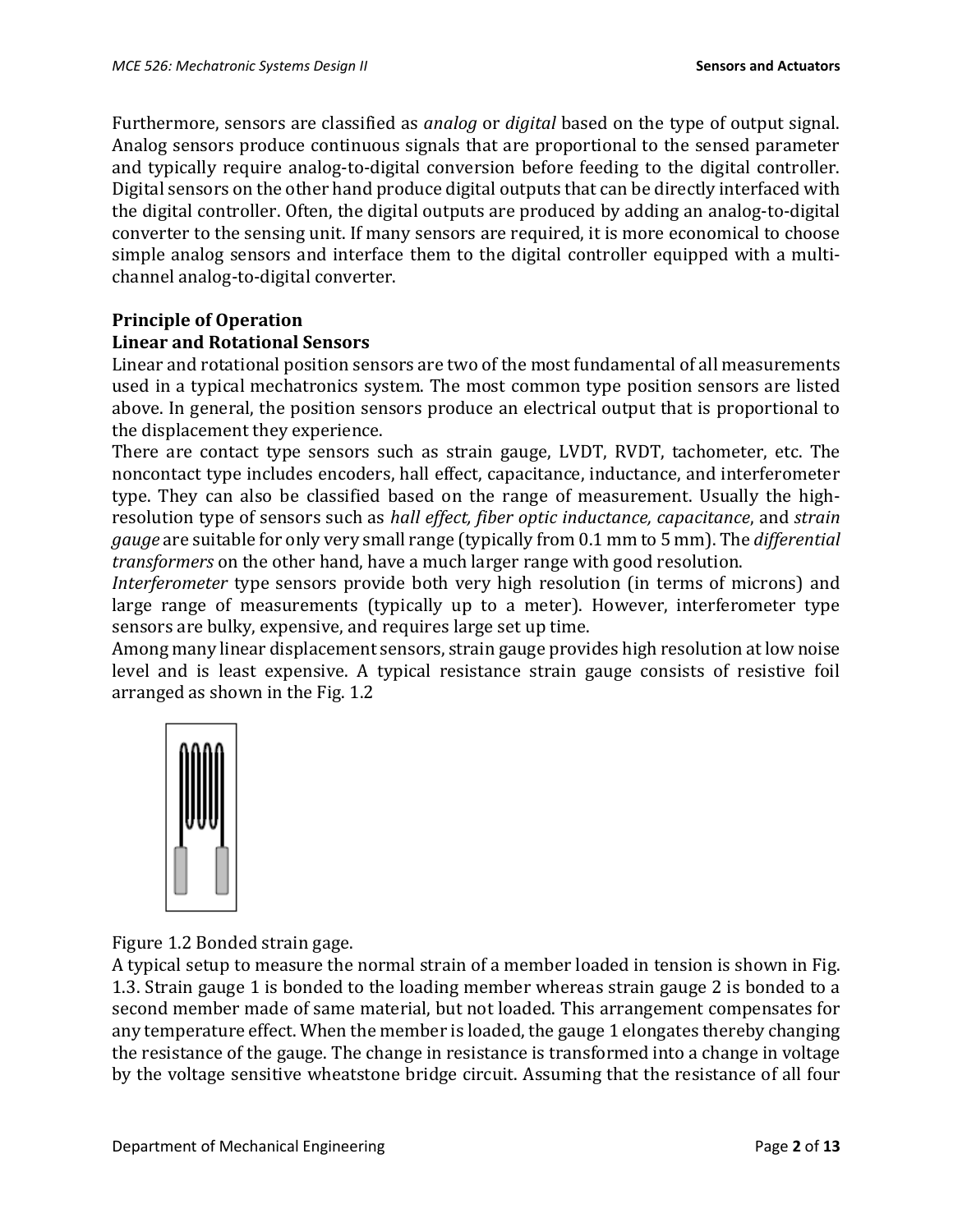arms are equal initially, the change in output voltage ( $\Delta V_o$ ) to change in resistance ( $\Delta R_1$ ) of



FIGURE 1.3: Experimental setup to measure normal strain using strain gages.

## **Acceleration Sensors**

Measurement of acceleration is important for systems subject to shock and vibration. Although acceleration can be derived from the time history data obtainable from linear or rotary sensors, the accelerometers whose output is directly proportional to the acceleration is preferred. Two common types include the *seismic mass* type and the *piezoelectric* accelerometer. The seismic mass type accelerometer is based on the relative motion between a mass and the supporting structure. The natural frequency of the seismic mass limits its use to low to medium frequency applications. The piezoelectric accelerometer, however, is compact and more suitable for high frequency applications.

#### **Force, Torque, and Pressure Sensors**

Among many type of force/torque sensors, the *strain gauge dyanamometers* and *piezoelectric type* are most common. Both are available to measure force and/or torque either in one axis or multiple axes. The dynamometers make use of mechanical members that experiences elastic deflection when loaded. These types of sensors are limited by their natural frequency. On the other hand, the piezoelectric sensors are particularly suitable for dynamic loadings in a wide range of frequencies. They provide high stiffness, high resolution over a wide measurement range, and are compact.

#### **Flow Sensors**

Flow sensing is relatively a difficult task. The fluid medium can be liquid, gas, or a mixture of the two.

Furthermore, the flow could be laminar or turbulent and can be a time-varying phenomenon. The *venture meter* and *orifice plate* restrict the flow and use the pressure difference to determine the flow rate. The *pitot tube* pressure probe is another popular method of measuring flow rate. When positioned against the flow, they measure the total and static pressures. The flow velocity and in turn the flow rate can then be determined.

The *rotameter* and the *turbine meters* when placed in the flow path, rotate at a speed proportional to the flow rate. The *electromagnetic flow meters* use noncontact method. Magnetic field is applied in the transverse direction of the flow and the fluid acts as the conductor to induce voltage proportional to the flow rate.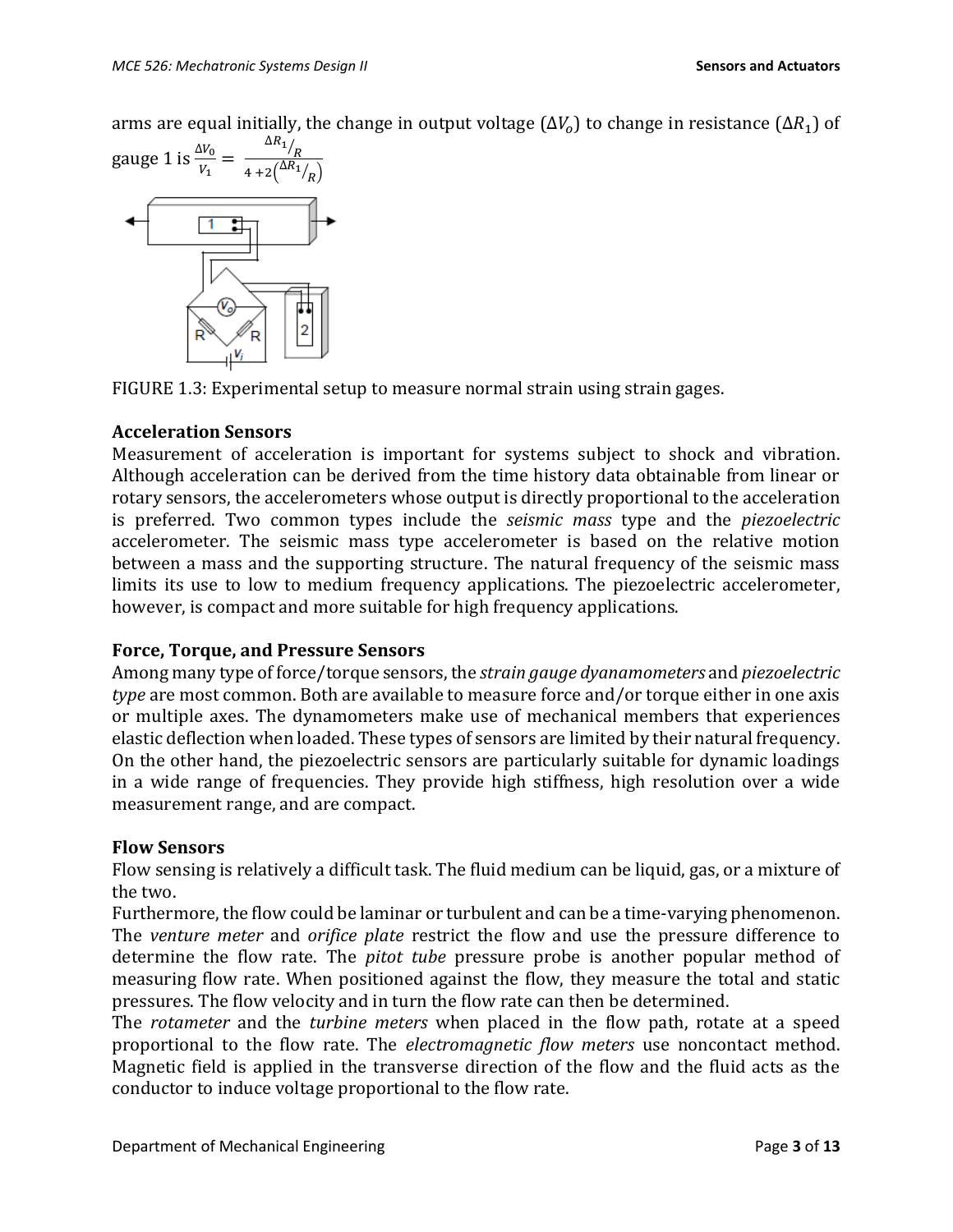*Ultrasonic flow meters* measure fluid velocity by passing high-frequency sound waves through fluid. A schematic diagram of the ultrasonic flow meter is as shown in Fig. 1.4. The transmitters (T) provide the sound signal source. As the wave travels towards the receivers (R), its velocity is influenced by the velocity of the fluid flow due to the doppler effect. The control circuit compares the time to interpret the flow rate. This can be used for very high flow rates and can also be used for both upstream and downstream flow. The other advantage is that it can be used for corrosive fluids, fluids with abrasive particles, as it is like a noncontact sensor.



FIGURE 1.4: Ultrasonic flow sensor arrangement.

## **Temperature Sensors**

A variety of devices are available to measure temperature, the most common of which are thermocouples, thermisters, resistance temperature detectors (RTD), and infrared types.

*Thermocouples* are the most versatile, inexpensive, and have a wide range (up to 1200*o*C typical). A thermocouple simply consists of two dissimilar metal wires joined at the ends to create the sensing junction. When used in conjunction with a reference junction, the temperature difference between the reference junction and the actual temperature shows up as a voltage potential. *Thermisters* are semiconductor devices whose resistance changes as the temperature changes. They are good for very high sensitivity measurements in a limited range of up to 100*o*C. The relationship between the temperature and the resistance is nonlinear. The *RTD*s use the phenomenon that the resistance of a metal changes with temperature. They are, however, linear over a wide range and most stable.

*Infrared type* sensors use the radiation heat to sense the temperature from a distance. These noncontact sensors can also be used to sense a field of vision to generate a thermal map of a surface.

#### **Proximity Sensors**

They are used to sense the proximity of an object relative to another object. They usually provide a on or off signal indicating the presence or absence of an object.

*Inductance, capacitance, photoelectric*, and *hall effect* types are widely used as proximity sensors. Inductance proximity sensors consist of a coil wound around a soft iron core. The inductance of the sensor changes when a ferrous object is in its proximity.

This change is converted to a voltage-triggered switch. Capacitance types are similar to inductance except the proximity of an object changes the gap and affects the capacitance. Photoelectric sensors are normally aligned with an infrared light source. The proximity of a moving object interrupts the light beam causing the voltage level to change. Hall effect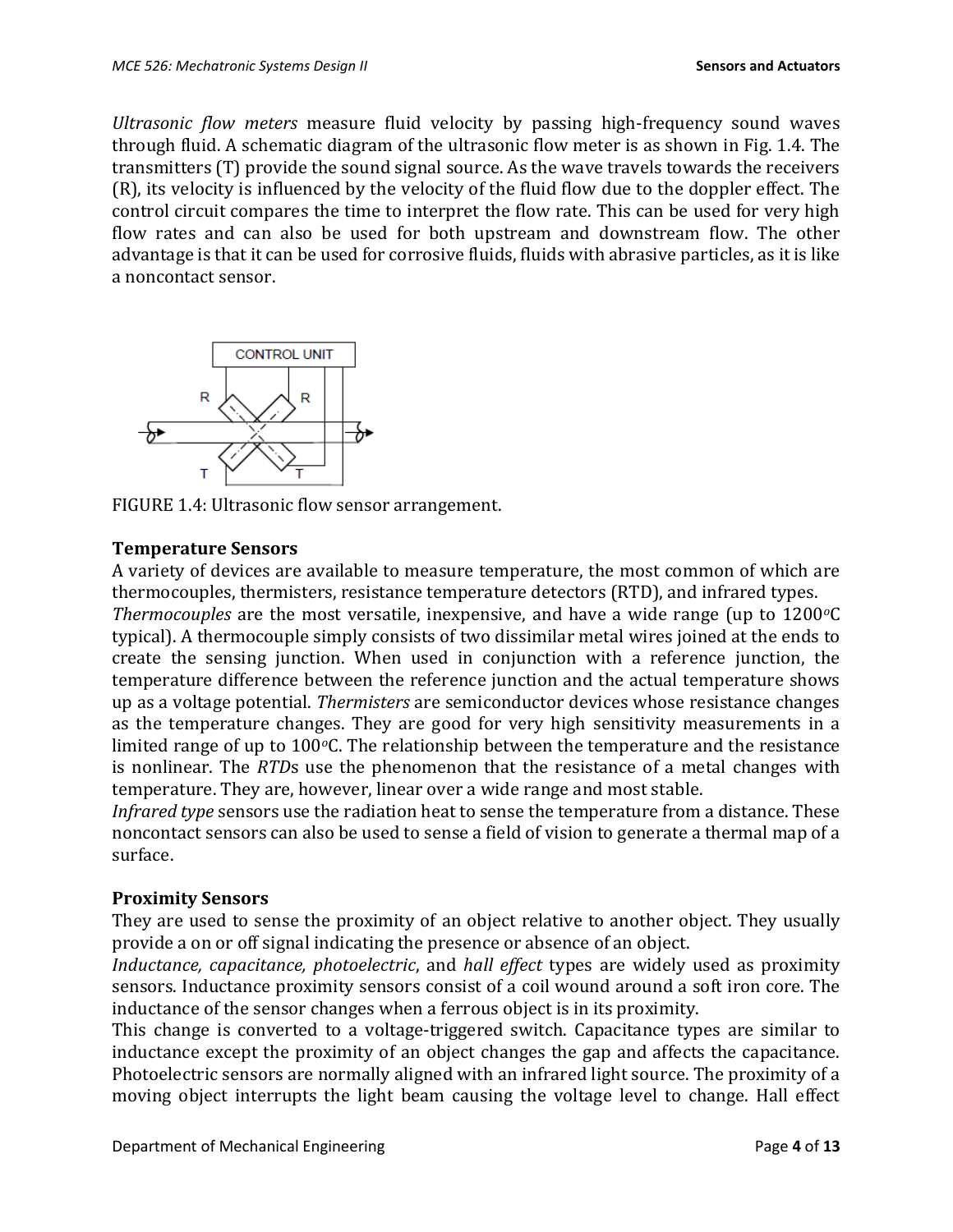voltage is produced when a current-carrying conductor is exposed to a transverse magnetic field. The voltage is proportional to transverse distance between the hall effect sensor and an object in its proximity.

## **Light Sensors**

Light intensity and full field vision are two important measurements used in many control applications. *Phototransistors, photoresistors*, and *photodiodes* are some of the more common type of light intensity sensors. A common photoresistor is made of cadmium sulphide whose resistance is maximum when the sensor is in dark. When the photoresistor is exposed to light, its resistance drops in proportion to the intensity of light. When interfaced with a circuit as shown in Fig. 1.5 and balanced, the change in light intensity will show up as change in voltage. These sensors are simple, reliable, and cheap, used widely for measuring light intensity.





## **Smart Material Sensors**

There are many new smart materials that are gaining more applications as sensors, especially in distributed sensing circumstances. Of these, *optic fibers, piezoelectric,* and *magnetostrictive* materials have found applications.

Within these, optic fibers are most used.

Optic fibers can be used to sense strain, liquid level, force, and temperature with very high resolution.

Since they are economical for use as *in situ* distributed sensors on large areas, they have found numerous applications in smart structure applications such as damage sensors, vibration sensors, and cure-monitoring sensors. These sensors use the inherent material (glass and silica) property of optical fiber to sense the environment. Figure 1.6 illustrates the basic principle of operation of an embedded optic fiber used to sense displacement, force, or temperature. The relative change in the transmitted intensity or spectrum is proportional to the change in the sensed parameter.



FIGURE 1.6: Principle of operation of optic fiber sensing.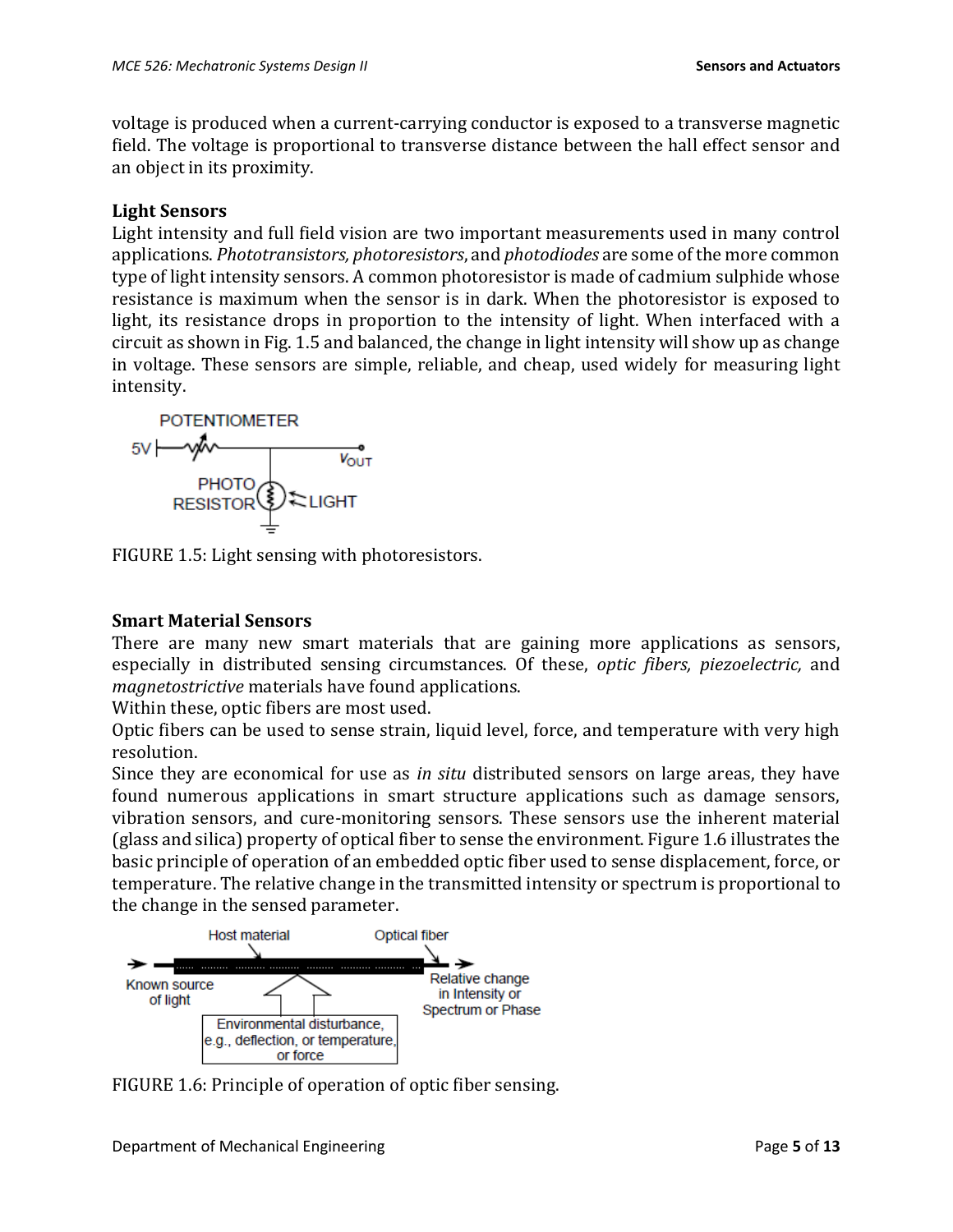#### **Micro- and Nanosensors**

Microsensors (sometimes also called MEMS) are the miniaturized version of the conventional macrosensors with improved performance and reduced cost. Silicon micromachining technology has helped the development of many microsensors and continues to be one of the most active research and development topics in this area.

Vision microsensors have found applications in medical technology. A *fiberscope* of approximately 0.2 mm in diameter has been developed to inspect flaws inside tubes. Another example is a *microtactile sensor*, which uses laser light to detect the contact between a catheter and the inner wall of blood vessels during insertion that has sensitivity in the range of 1 mN. Similarly, the progress made in the area of nanotechnology has fuelled the development of nanosensors. These are relatively new sensors that take one step further in the direction of miniaturization and are expected to open new avenues for sensing applications.

#### **Selection Criteria**

A number of static and dynamic factors must be considered in selecting a suitable sensor to measure the desired physical parameter. Following is a list of typical factors:

**Range**—Difference between the maximum and minimum value of the sensed parameter **Resolution**—The smallest change the sensor can differentiate

**Accuracy**—Difference between the measured value and the true value

**Precision** —Ability to reproduce repeatedly with a given accuracy

**Sensitivity** —Ratio of change in output to a unit change of the input

**Zero offset** —A nonzero value output for no input

**Linearity** —Percentage of deviation from the best-fit linear calibration curve

**Zero Drift** —The departure of output from zero value over a period of time for no input

*Response time* —The time lag between the input and output

**Bandwidth** —Frequency at which the output magnitude drops by 3 dB

*Resonance* —The frequency at which the output magnitude peak occurs

**Operating temperature** — The range in which the sensor performs as specified

**Deadband** —The range of input for which there is no output

*Signal-to-noise ratio* —Ratio between the magnitudes of the signal and the noise at the output.

Choosing a sensor that satisfies all the above to the desired specification is difficult, at best. For example, finding a position sensor with micrometer resolution over a range of a meter eliminates most of the sensors.

Many times the lack of a cost-effective sensor necessitates redesigning the mechatronic system. It is, therefore, advisable to take a system level approach when selecting a sensor and avoid choosing it in isolation.

Once the above-referred functional factors are satisfied, a short list of sensors can be generated. The final selection will then depend upon the size, extent of signal conditioning, reliability, robustness, maintainability, and cost.

#### **Signal Conditioning**

Normally, the output from a sensor requires post processing of the signals before they can be fed to the controller. The sensor output may have to be demodulated, amplified, filtered,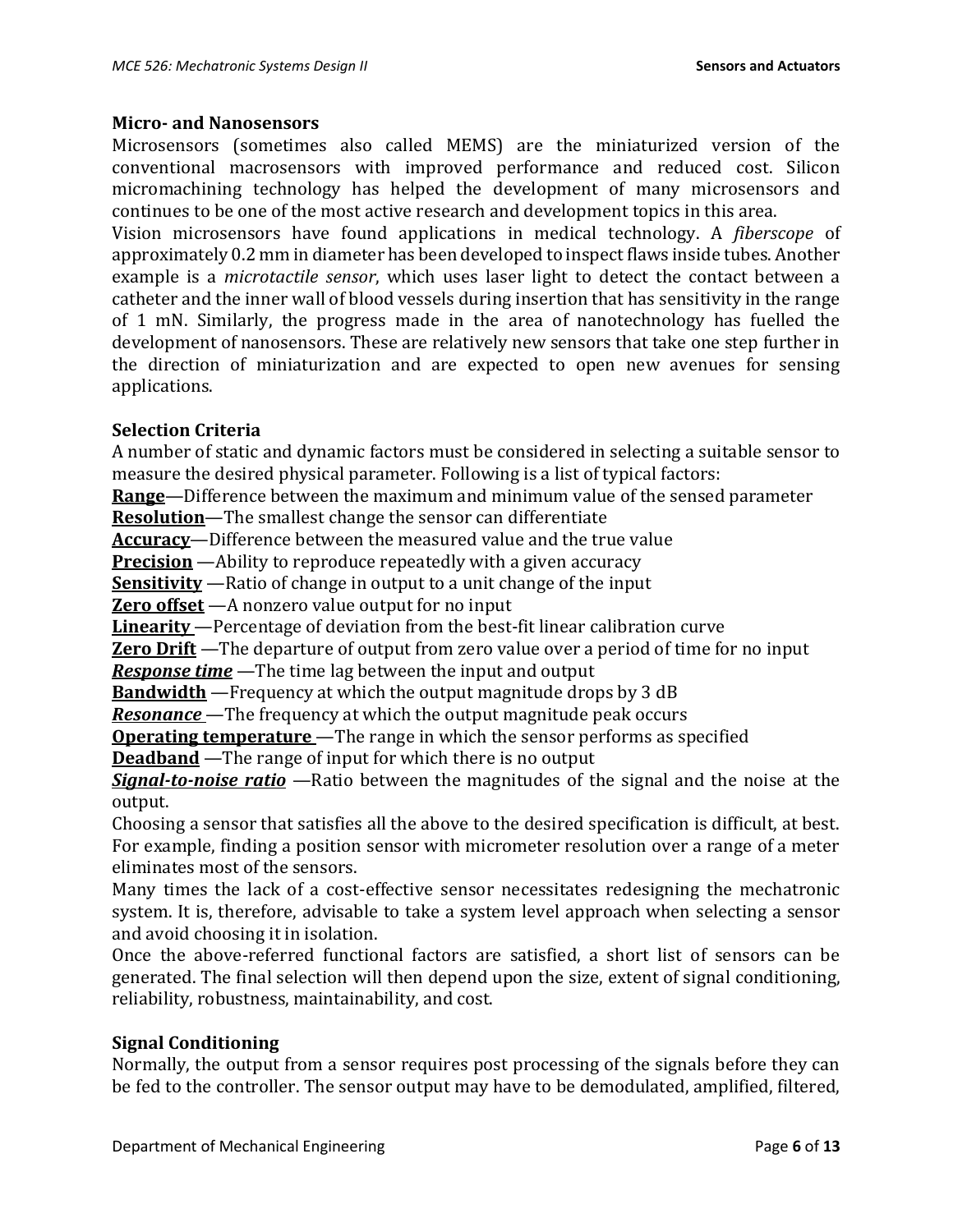linearized, range quantized, and isolated so that the signal can be accepted by a typical analog-to-digital converter of the controller.

Some sensors are available with integrated signal conditioners, such as the microsensors. All the electronics are integrated into one microcircuit and can be directly interfaced with the controllers.

## **Calibration**

The sensor manufacturer usually provides the calibration curves. If the sensors are stable with no drift, there is no need to recalibrate. However, often the sensor may have to be recalibrated after integrating it with a signal conditioning system. This essentially requires that a known input signal is provided to the sensor and its output recorded to establish a correct output scale. This process proves the ability to measure reliably and enhances the confidence.

If the sensor is used to measure a time-varying input, dynamic calibration becomes necessary. Use of sinusoidal inputs is the most simple and reliable way of dynamic calibration. However, if generating sinusoidal input becomes impractical (for example, temperature signals) then a step input can substitute for the sinusoidal signal. The transient behavior of step response should yield sufficient information about the dynamic response of the sensor.

## **1.2 Actuators**

Actuators are basically the muscle behind a mechatronics system that accepts a control command (mostly in the form of an electrical signal) and produces a change in the physical system by generating force, motion, heat, flow, etc. Normally, the actuators are used in conjunction with the power supply and a coupling mechanism as shown in Fig. 1.7. The power unit provides either AC or DC power at the rated voltage and current. The coupling mechanism acts as the interface between the actuator and the physical system. Typical mechanisms include rack and pinion, gear drive, belt drive, lead screw and nut, piston, and linkages.



FIGURE 1.7: A typical actuating unit.

# **Classification**

Actuators can be classified based on the type of energy used. Although not all are listed but the lists are the basic types.

| 1. Stepper motor |          |                | 2. AC motor 3. DC motor 4. Air motor 5. | Hydraulic       | motor |
|------------------|----------|----------------|-----------------------------------------|-----------------|-------|
| 6. Cylinder      | 7.Valves | 8. Micromotors | 9. Micropumps                           | 10. Microvalves |       |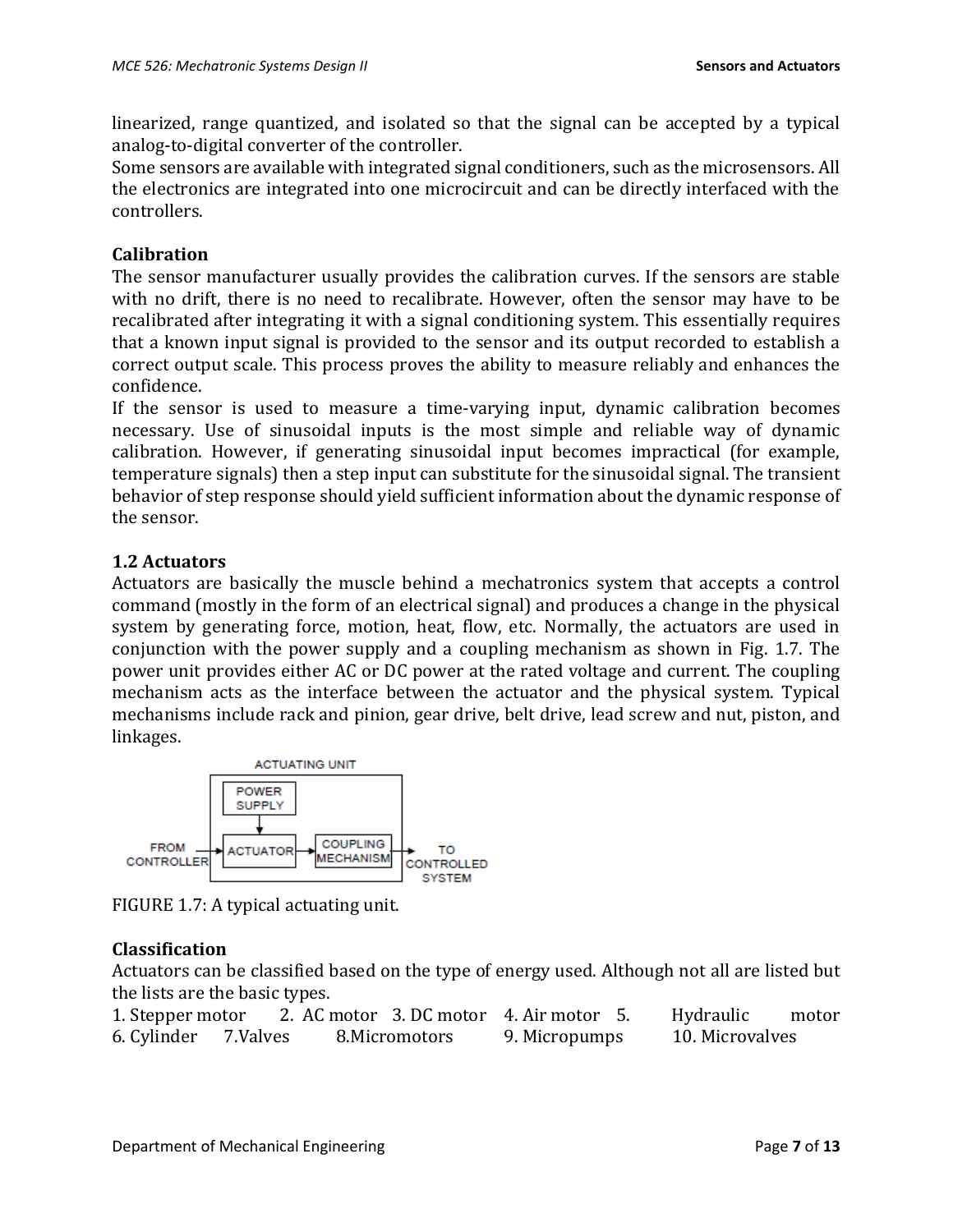They are essentially of electrical, electromechanical, electromagnetic, hydraulic, or pneumatic type. The new generations of actuators include smart material actuators, microactuators, and Nanoactuators.

Actuators can also be classified as *binary* and *continuous* based on the number of stable-state outputs.

A relay with two stable states is a good example of a binary actuator. Similarly, a stepper motor is a good example of continuous actuator. When used for a position control, the stepper motor can provide stable outputs with very small incremental motion.

# **Principle of Operation**

## **Electrical Actuators**

Electrical switches are the choice of actuators for most of the on-off type control action. Switching devices such as *diodes, transistors, triacs, MOSFET*, and *relays* accept a low energy level command signal from the controller and switch on or off electrical devices such as motors, valves, and heating elements. For example, a MOSFET switch is shown in Fig. 1.8. The gate terminal receives the low energy control signal from the controller that makes or breaks the connection between the power supply and the actuator load.

When switches are used, the designer must make sure that *switch bounce* problem is eliminated either by hardware or software.





# **Electromechanical Actuators**

The most common electromechanical actuator is a motor that converts electrical energy to mechanical motion. Motors are the principal means of converting electrical energy into mechanical energy in industry.

Broadly they can be classified as *DC motors, AC motors*, and *stepper motors*

DC motors operate on voltage and varying the voltage can easily control their speed. They are widely used in applications ranging from thousands of horsepower motors used in rolling mills to fractional horsepower motors used in automobiles (starter motors, fan motors, windshield wiper motors, etc.). Although they are costlier, they need DC power supply and require more maintenance compared to AC motors.

The governing equation of motion of a DC motor can be written as:

 $T = J \frac{d\omega}{dt}$  $\frac{d\omega}{dt} + T_L + T_{loss}$ 

Where *T* is torque, *J* is the total inertia,  $\omega$  is the angular mechanical speed of the rotor, *T<sub>L</sub>* is the torque applied to the motor shaft, and *T*<sub>loss</sub> is the internal mechanical losses such as friction.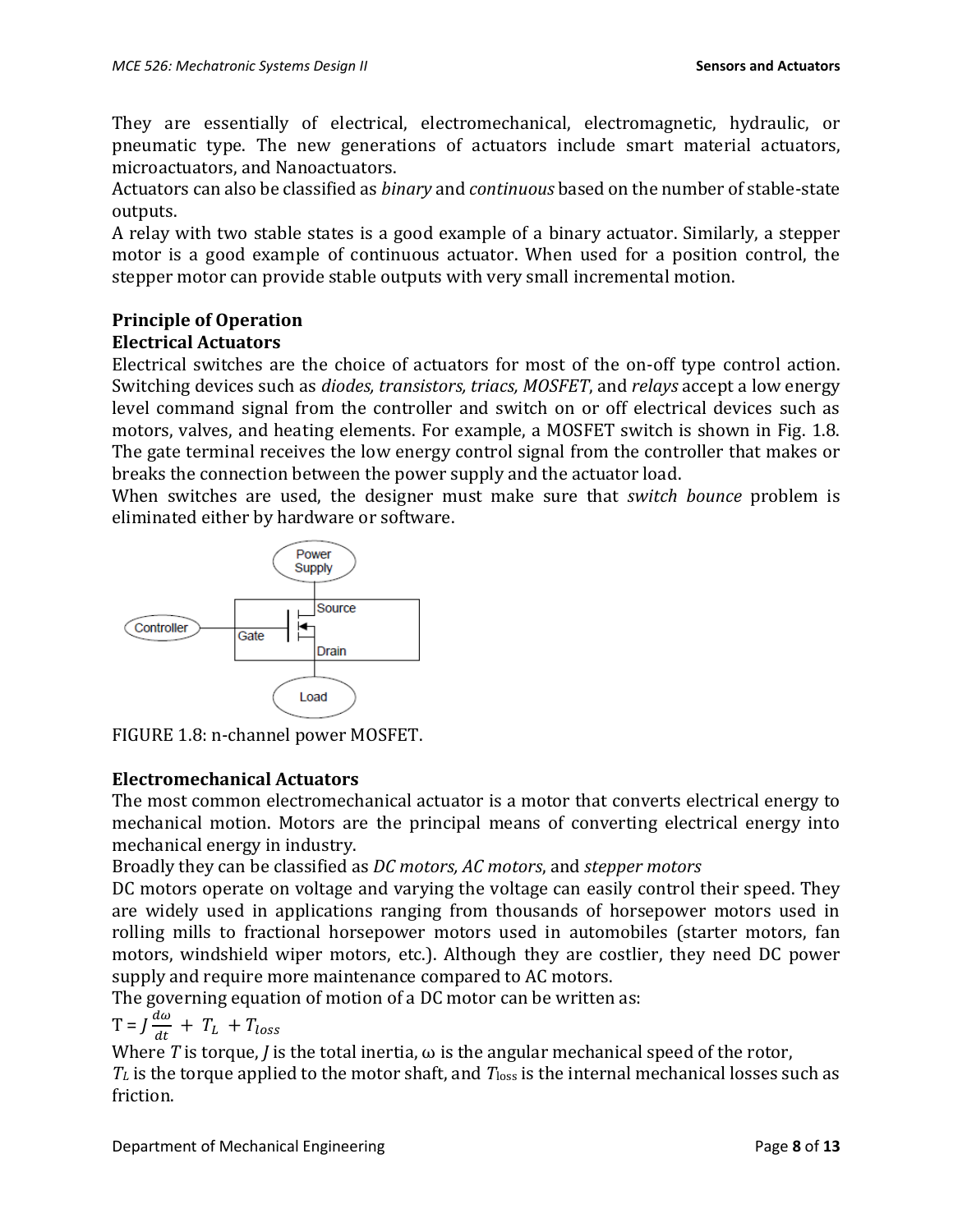*AC motor* are the most popular since they use standard AC power, do not require brushes and commutator, and are therefore less expensive. AC motors can be further classified as the *induction motors, synchronous motors*, and *universal motors* according to their physical construction. The induction motor is simple, rugged, and maintenance free. They are available in many sizes and shapes based on number of phases used. For example, a threephase induction motor is used in large-horsepower applications, such as pump drives, steel mill drives, hoist drives, and vehicle drives. The two-phase servomotor is used extensively in position control systems. Single-phase induction motors are widely used in many household appliances.

The synchronous motor is one of the most efficient electrical motors in industry, so it is used in industry to reduce the cost of electrical power. In addition, synchronous motors rotate at synchronous speed, so they are also used in applications that require synchronous operations. The universal motors operate with either AC or DC power supply. They are normally used in fractional horsepower application. The DC universal motor has the highest horsepower-per-pound ratio, but has a relatively short operating life.

The *stepper motor* is a discrete (incremental) positioning device that moves one step at a time for each pulse command input. Since they accept direct digital commands and produce a mechanical motion, the stepper motors are used widely in industrial control applications. They are mostly used in fractional horsepower applications. With the rapid progress in low cost and high frequency solid-state drives, they are finding increased applications.

Figure 1.9 shows a simplified unipolar stepper motor. The winding-1 is between the top and bottom stator pole, and the winding-2 is between the left and right motor poles. The rotor is a permanent magnet with six poles resulting in a single step angle of  $30^\circ$ . With appropriate excitation of winding-1, the top stator pole becomes a north pole and the bottom stator pole becomes a south pole. This attracts the rotor into the position as shown.

Now if the winding-1 is de-energized and winding-2 is energized, the rotor will turn 30∞. With appropriate choice of current flow through winding-2, the rotor can be rotated either clockwise or counterclockwise. By exciting the two windings in sequence, the motor can be made to rotate at a desired speed continuously.



FIGURE 1.9: Unipolar stepper motor.

#### **Electromagnetic Actuators**

The *solenoid* is the most common electromagnetic actuator. A DC solenoid actuator consists of a soft iron core enclosed within a current carrying coil. When the coil is energized, a magnetic field is established that provides the force to push or pull the iron core. AC solenoid devices are also encountered, such as AC excitation relay.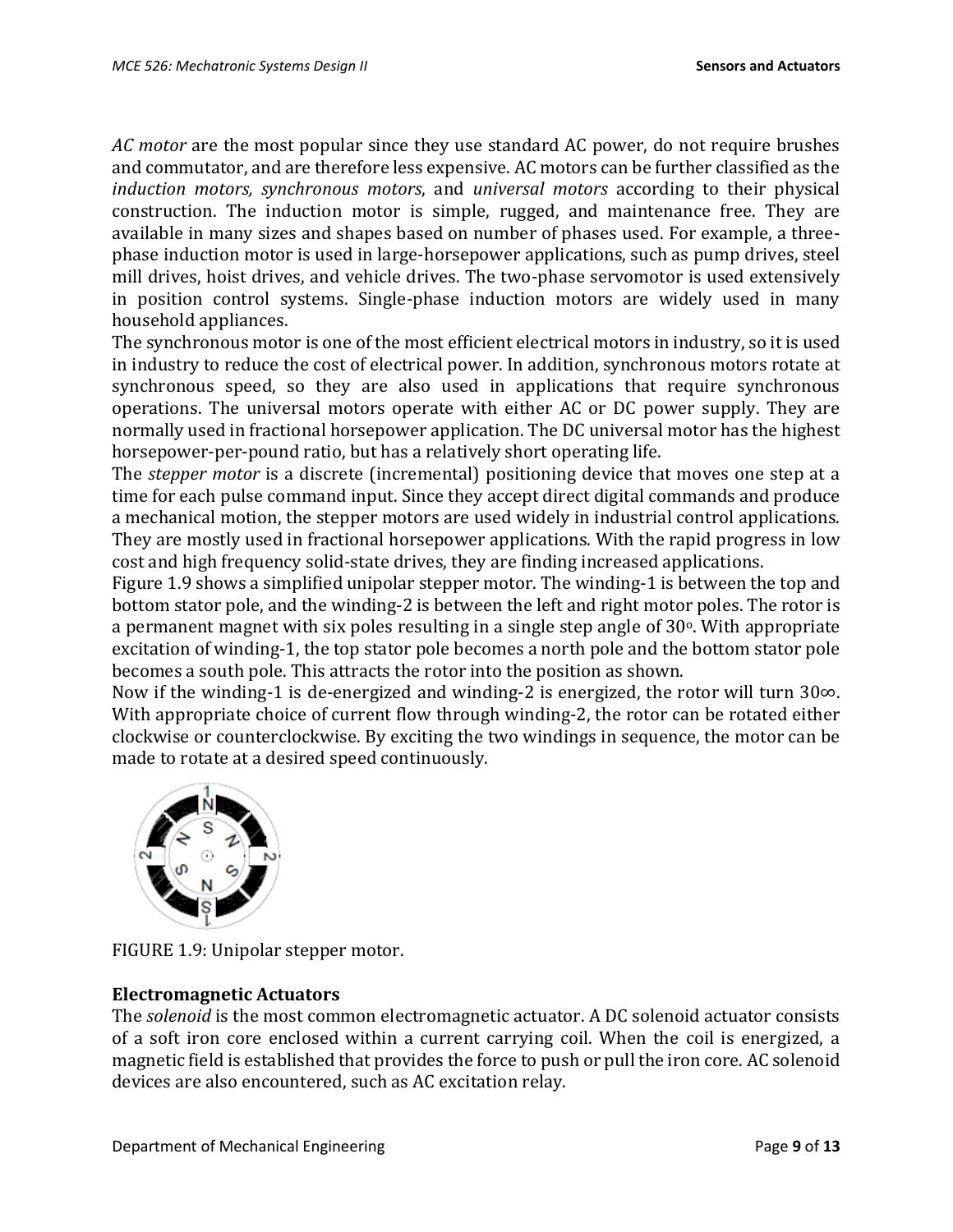A solenoid operated directional control valve is shown in Fig. 1.10. Normally, due to the spring force, the soft iron core is pushed to the extreme left position as shown. When the solenoid is excited, the soft iron core will move to the right extreme position thus providing the electromagnetic actuation.

Another important type is the *electromagnet*. The electromagnets are used extensively in applications that require large forces.

## **Hydraulic and Pneumatic Actuators**

Hydraulic and pneumatic actuators are normally either *rotary motors* or *linear piston/cylinder* or *control valves*. They are ideally suited for generating very large forces coupled with large motion. Pneumatic actuators use air under pressure that is most suitable for low to medium force, short stroke, and high speed applications. Hydraulic actuators use pressurized oil that is incompressible. They can produce very large forces coupled with large motion in a cost-effective manner. The disadvantage with the hydraulic actuators is that they are more complex and need more maintenance.

The rotary motors are usually used in applications where low speed and high torque are required. The cylinder/piston actuators are suited for application of linear motion such as aircraft flap control. Control valves in the form of directional control valves are used in conjunction with rotary motors and cylinders to control the fluid flow direction as shown in Fig. 1.10. In this solenoid operated directional control valve, the valve position dictates the direction motion of the cylinder/piston arrangement.



FIGURE 1.10: Solenoid operated directional control valve

## **Smart Material Actuators**

Unlike the conventional actuators, the smart material actuators typically become part of the load bearing structures. This is achieved by embedding the actuators in a distributed manner and integrating into the load bearing structure that could be used to suppress vibration, cancel the noise, and change shape. Of the many smart material actuators, *shape memory alloys, piezoelectric* (*PZT*)*, magnetostrictive, Electrorheological fluids*, and *ion exchange polymers* are most common.

Shape Memory Alloys (SMA) are alloys of nickel and titanium that undergo phase transformation when subjected to a thermal field. The SMAs are also known as NITINOL for Nickel Titanium Naval

Ordnance Laboratory. When cooled below a critical temperature, their crystal structure enters martensitic phase as shown in Fig. 1.11. In this state the alloy is plastic and can easily be manipulated. When the alloy is heated above the critical temperature (in the range of 50–  $80^{\circ}$ C), the phase changes to austenitic phase. Here the alloy resumes the shape that it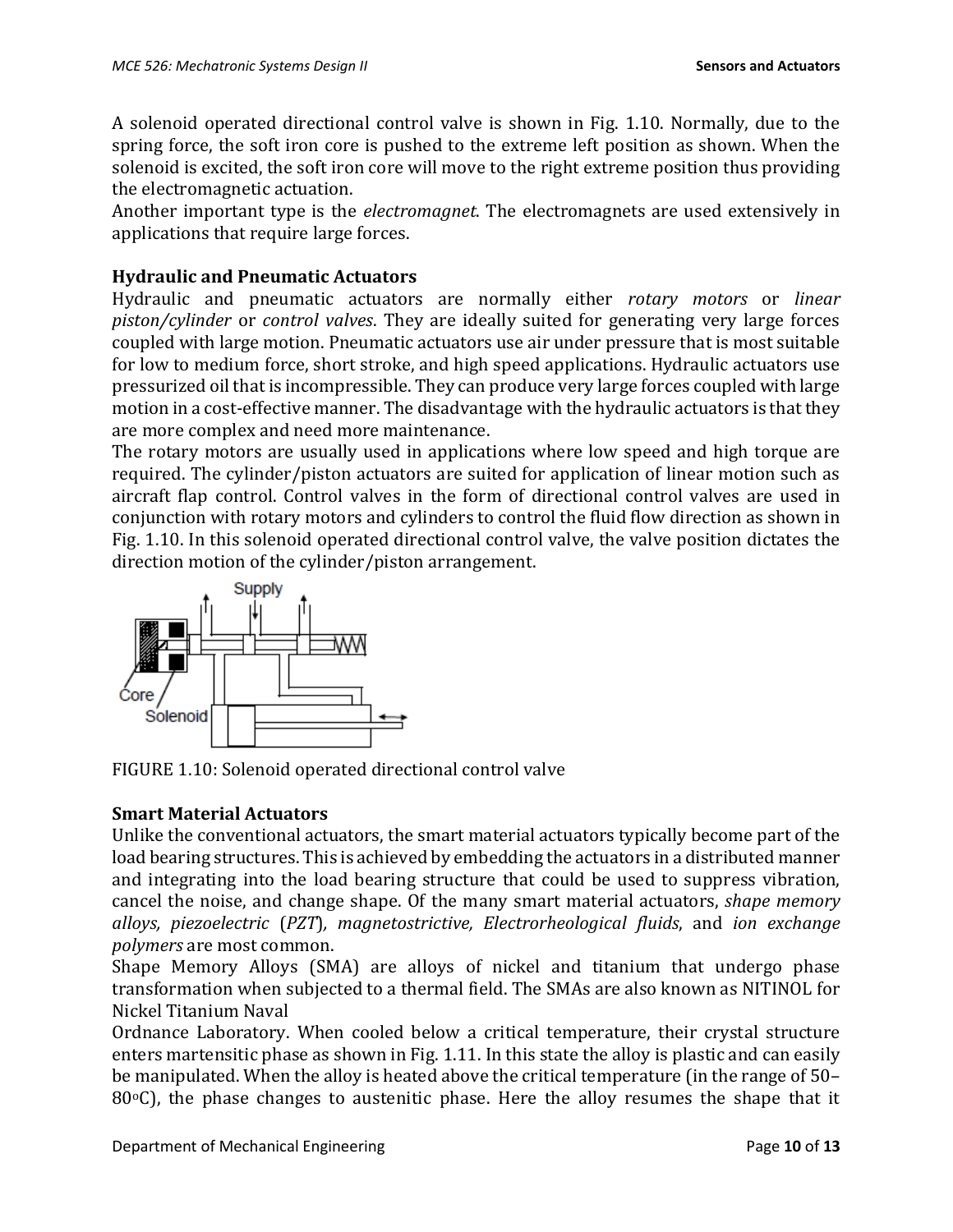formally had at the higher temperature. For example, a straight wire at room temperature can be made to regain its programmed semicircle shape when heated that has found applications in orthodontics and other tensioning devices. The wires are typically heated by passing a current (up to several amperes), 0 at very low voltage (2–10 V typical).





The PZT actuators are essentially piezocrystals with top and bottom conducting films as shown in Fig. 1.12. When an electric voltage is applied across the two conducting films, the crystal expands in the transverse direction as shown by the dotted lines. When the voltage polarity is reversed, the crystal contracts thereby providing bidirectional actuation. The interaction between the mechanical and electrical behavior of the piezoelectric materials can be expressed as:

 $T = c<sup>E</sup>S - eE$ 

where *T* is the stress,  $c^E$  is the elastic coefficients at constant electric field, *S* is the strain, *e* is the dielectric permitivity, and *E* is the electric field.



FIGURE 1.12: Piezoelectric actuator.

One application of these actuators is as shown in Fig. 1.13. The two piezoelectric patches are excited with opposite polarity to create transverse vibration in the cantilever beam. These actuators provide high bandwidth (0–10 kHz typical) with small displacement. Since there are no moving parts to the actuator, it is compact and ideally suited for micro and nano actuation. Unlike the bidirectional actuation of piezoelectric actuators, the *electrostriction*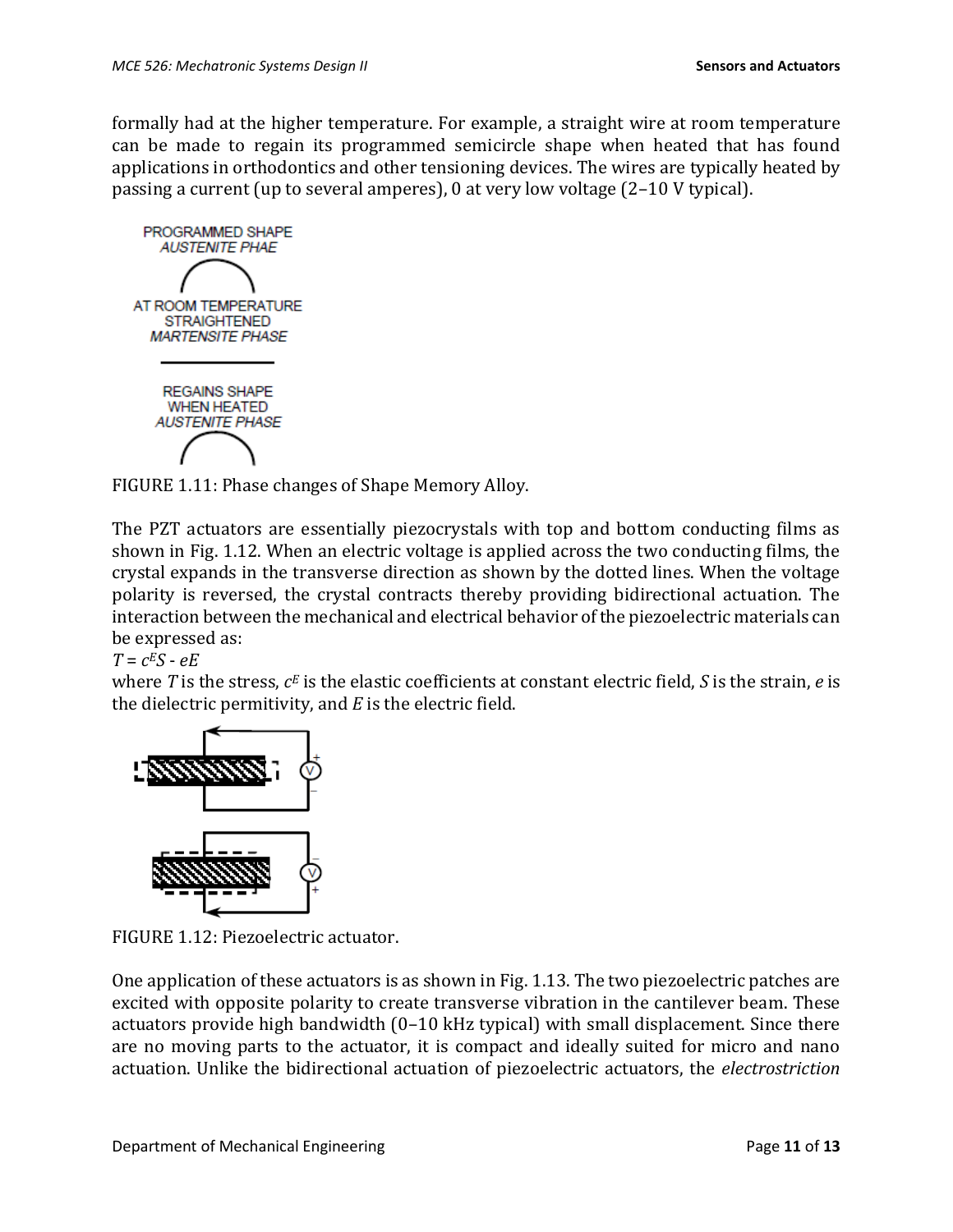effect is a second-order effect, i.e., it responds to an electric field with unidirectional expansion regardless of polarity.



FIGURE 1.13: Vibration of beam using piezoelectric actuators.

*Magnetostrictive* material is an alloy of terbium, dysprosium, and iron that generates mechanical strains up to 2000 microstrain in response to applied magnetic fields. They are available in the form of rods, plates, washers, and powder. Figure 1.14 shows a typical magnetostrictive rod actuator that is surrounded by a magnetic coil. When the coil is excited, the rod elongates in proportion to the intensity of the magnetic field established. The magnetomechanical relationship is given as:  $\epsilon = S^H \sigma + dH$ 

where, ε is the strain, *SH* the compliance at constant magnetic filed, σ the stress, *d* the magnetostriction constant, and *H* the magnetic field intensity.

*Ion exchange polymers* exploit the electro-osmosis phenomenon of the natural ionic polymers for purposes of actuation. When a voltage potential is applied across the crosslinked polyelectrolytic network, the ionizable groups attain a net charge generating a mechanical deformation. These types of actuators have been used to develop artificial muscles and artificial limbs. The primary advantage is their capacity to produce large deformation with a relatively low voltage excitation.



FIGURE 1.14: Magnetostrictive rod actuator.

## **Micro- and Nanoactuators**

Microactuators, also called micromachines, microelectromechanical system (MEMS), and microsystems are the tiny mobile devices being developed utilizing the standard microelectronics processes with the integration of semiconductors and machined micromechanical elements. Another definition states that any device produced by assembling extremely small functional parts of around 1–15 mm is called a micromachine.

In *electrostatic motors*, electrostatic force is dominant, unlike the conventional motors that are based on magnetic forces. For smaller micromechanical systems the electrostatic forces are well suited as an actuating force. Figure 1.15 shows one type of electrostatic motor. The rotor is an annular disk with uniform permitivity and conductivity. In operation, a voltage is applied to the two conducting parallel Field plates separated by an insulation layer. The rotor